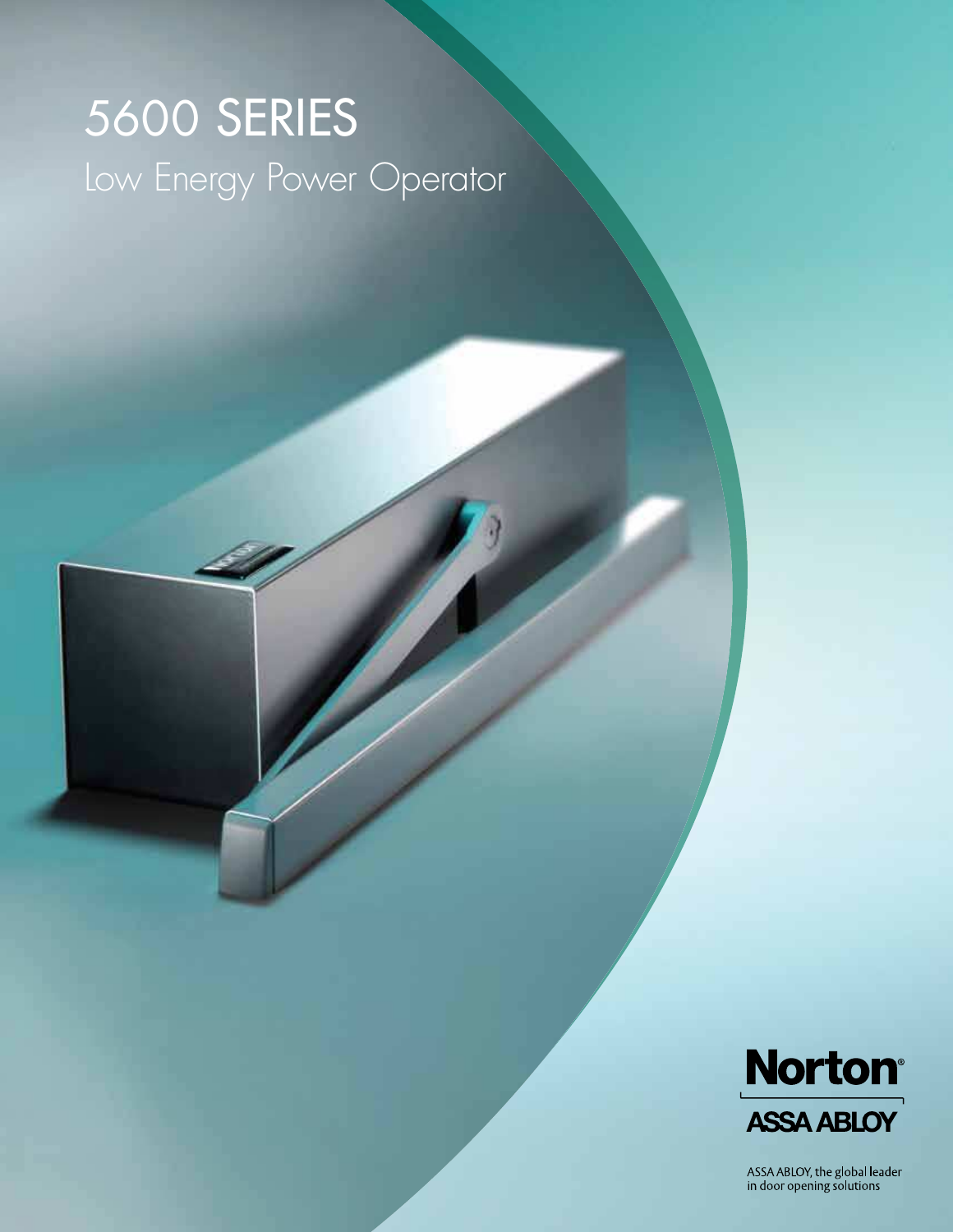

# **INTRODUCTION**



The 5600 Series, a member of the POWERMATIC® Family of Operators, offers functionality and control at an affordable price. Ideal for retrofit applications, the 5600 Series converts interior, non-fire rated doors for ADA compliance easily and affordably and provides a simple way to achieve touchless environments in public restrooms. Available for push or pull mounting, this unit can be operated manually or activated by wall switches, or radio frequency devices. Easy to install, set-up and adjust, the 5600 Series is perfect for ADA-compliant offices, classrooms and dorm rooms, and touch free applications like public restrooms, labs and examination rooms.

### FEATURES

- Push or pull side mounting
- Non-handed
- Quiet operation
- Electrically controlled backcheck, sweep and latch
- Activation options: wall switches, radio frequency devices
- Ease of installation and set-up
- On/Off Switch
- Hold open options: 0-30 seconds (5 seconds minimum required for ADA and ANSI/BHMA A156.19)
- Onboard 24VDC (1.1A) power supply for accessories
- Door closer mode for manual usage
- Electronic motor dampening provides feel of high performance, manual door closer
- Electric hardware and access control interface

# PATENT

• Patent Pending

## TABLE OF CONTENTS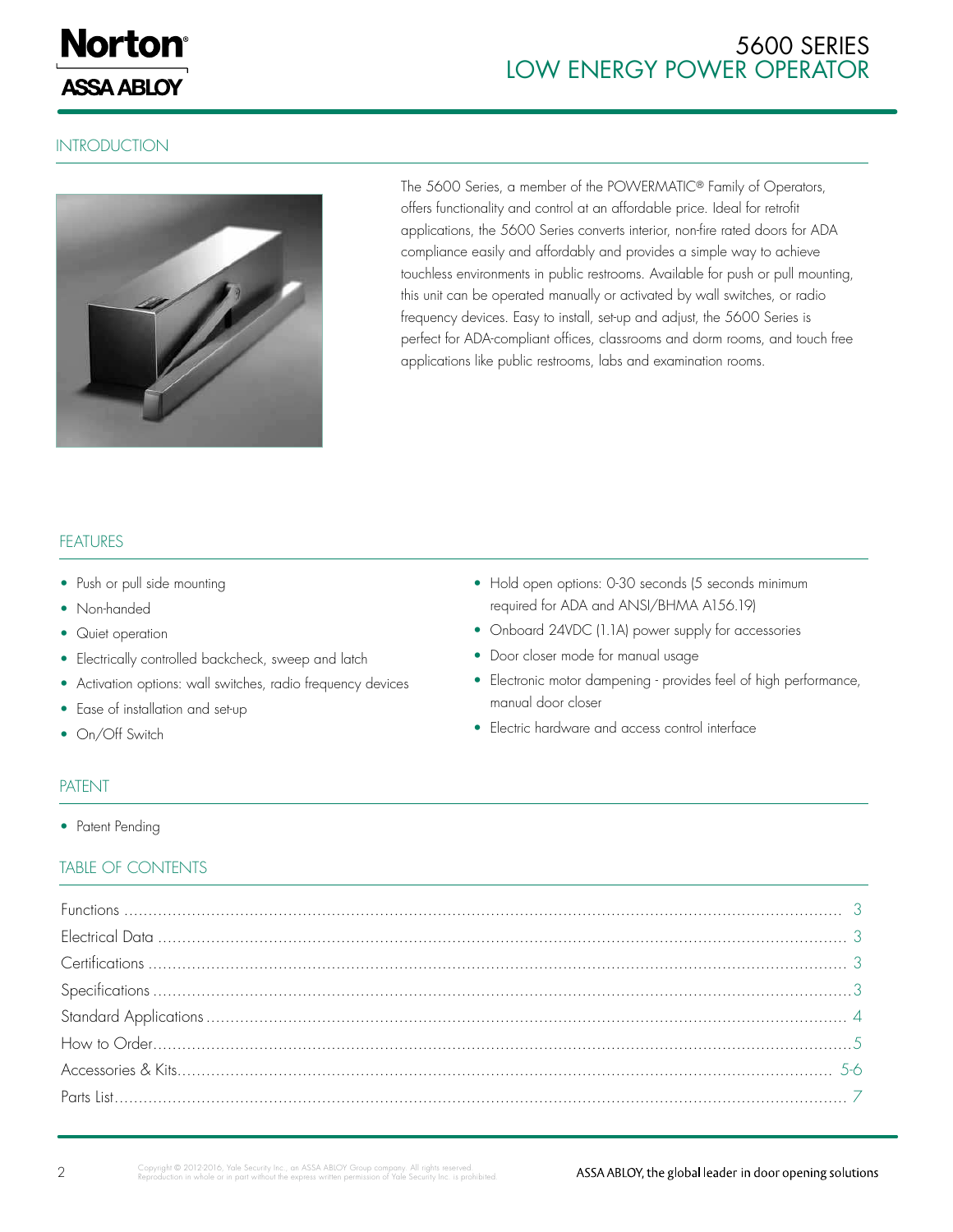

# **FUNCTIONS**

- • Push & Go
	- As the door is manually opened, the operator "senses" movement and opens door to the full-open position.
- Obstruction Detection
	- Motor stops if door is obstructed during opening
- Motor Start Delay
	- 0-5 second delay to allowing locking hardware to release first
- Overload Safety Shut-Off
	- After two minutes of receiving a door activation signal, the unit will time out
	- Prevents motor/inverter damage
- Executive™ Kit
	- Operator is shipped with a transmitter and RF receiver
	- Press the transmitter once and the door opens; press the transmitter a second time and the door closes
- 'Hands-Free' Kits

• Relay Output: SPDT

- For electric strike function

- Operator shipped with wave-to-open wall switch

- Normally Open/Normally Closed (jumper)

- Option of electric strike for mortise or cylindrical lock

# ELECTRICAL DATA

- Power Input; 120 VAC, 60Hz
- Current Draw: .6A

# **CERTIFICATIONS**

- ANSI / BHMA A156.19 certified
- ETL certified; conforms to ANSI/UL standard 325 for automatic closing doors
- Comply with requirements for the Americans with Disabilities Act (A.D.A)
- This product is manufactured in an ISO 9001 facility

# **SPECIFICATIONS**

# GENERAL SPECIFICATIONS

Operators for interior doors shall be products of one manufacturer and be matched in style. Operator (non-fire rated doors) closing force shall be adjustable to ensure adequate closing control and shall simulate conventional door closer opening and closing forces unless the power operator motor is activated or in the event of a power outage to the operator. Operators shall be non-handed and have electrically controlled backcheck, sweep, and latch with manual adjustment to set both the full open and full closed door positions. Maximum door open shall be adjustable up to 95°, pull side mounting, conditions permitting. Operators can be SELECTIVELY ACTIVATED (i.e. external wall switches, radio frequency devices). Operators shall have input line rating of 120VAC, .6A, and include on board relay contact for interfacing with products having a rating of 24VDC at 1A. Door operators shall include an external On/ Off Switch to defeat powered opening cycle and an internal circuit breaker switch to interrupt input power for servicing. Operators shall be ETL certified and conform to ANSI/U.L. standard 325 for automatic closing doors. Door operators shall be in compliance with the requirements of the Americans with Disabilities Act (ADA) and ANSI/ BHMA standard A117.1.

# ADDITIONAL DETAILED SPECIFICATIONS:

When activated, the door operator shall, by means of an integral motor, power open the door at both a speed and force adjustable to meet accessibility codes. The door shall be powered from a door closed position to a full door open position and remain in momentary hold open for 0 to 30 seconds (adjustable 0 to 30 seconds); (A.D.A requires 5 seconds minimum hold open). Operators shall be capable of allowing the door to be opened manually from 0 to 95°, conditions permitting. Once door operator reaches full hold open position, if reinitiated, the momentary hold open time shall restart from the initially set hold open time. If door operator is initiated during the closing cycle, the operator shall revert to opening cycle beginning at that door position. Obstruction detection during opening shall neutralize and reverse motor action reverting motor to closed position allowing door to close by means of the integral motor. The obstruction detection feature shall be integral to the door operator. During closing cycle, the door operator shall close door by means of integral motor power not to exceed a closing force of 15 lbf. In the event of power loss, the door will remain in the position at the time of the power loss during the opening or the closing cycles.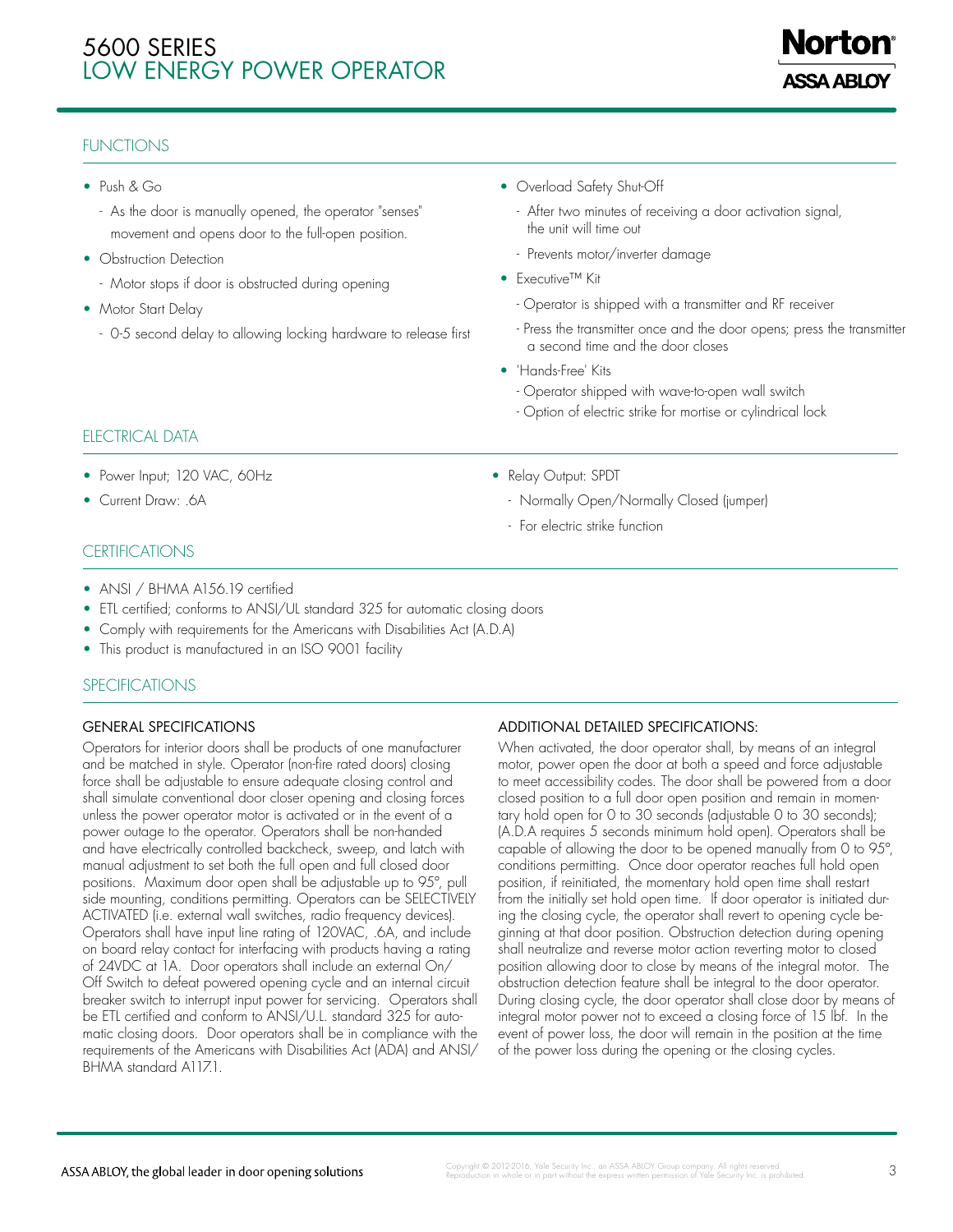

# STANDARD APPLICATIONS



Note: Contact factory if doors exceed 150 lbs.

ASSA ABLOY, the global leader in door opening solutions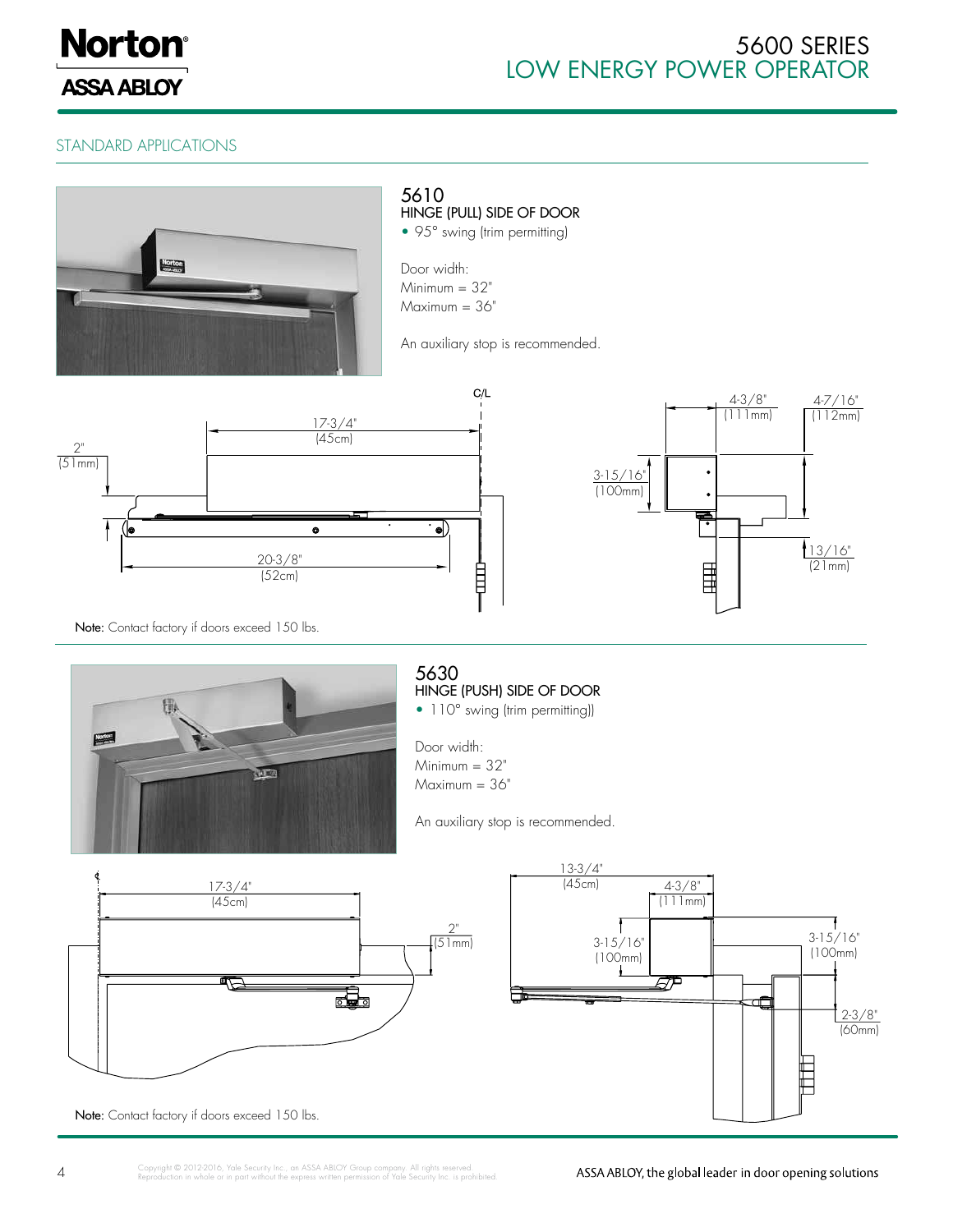# Norton **ASSA ABLOY**

# HOW TO ORDER



Note: For Kits see page 5 & 6.

Activating Door Switches

### ACCESSORIES

#### • 15 amp @ 125 VAC **PRESS TO** PUSH<sub>O</sub> OPERATE **DOOR** 501 502 501 or 502 switch  $\bullet$  6" W.  $\times$  6" H. • 9 volt battery **PUSH**  $\bullet$  15 amp @ 125 VAC • Flush mounted • Stainless steel with blue letters • 531, 532, 533 and 535 - radio frequency 507, 532 505, 531 (433MHz). Used with RF option and 539. Surface mount boxes are included. • 507, 505, 506 and 534 - hard wired\*. Surface mount boxes are not included. If required, specify: PUSH<br>TO OPEN 555 - 6" square surface mount box 557 - 6" round surface mount box Switches may also be installed with single or double gang electrical box using fasteners 506, 533 534, 535 included.

- $4$ -1/2" W. x  $4$ -1/2" H.
- Flush mounted hard wired
- Fits single or 2 gang electrical box
- 501 Stainless steel with black letters
- $\bullet$  502 Blue powder coat with white letters
- Specify #542 to order surface mount box for



- $1-1/2$ " x 4-3/4" face plate
- SPDT UL listed switch-mom.
- 15 amp @ 125 VAC
- Fits 1-3/4" frame
- Stainless steel with blue letters

503

All hard wired switches are Momentary Contact SPDT, UL Listed. Optional DPDT switches are available; suffix "D" to model number.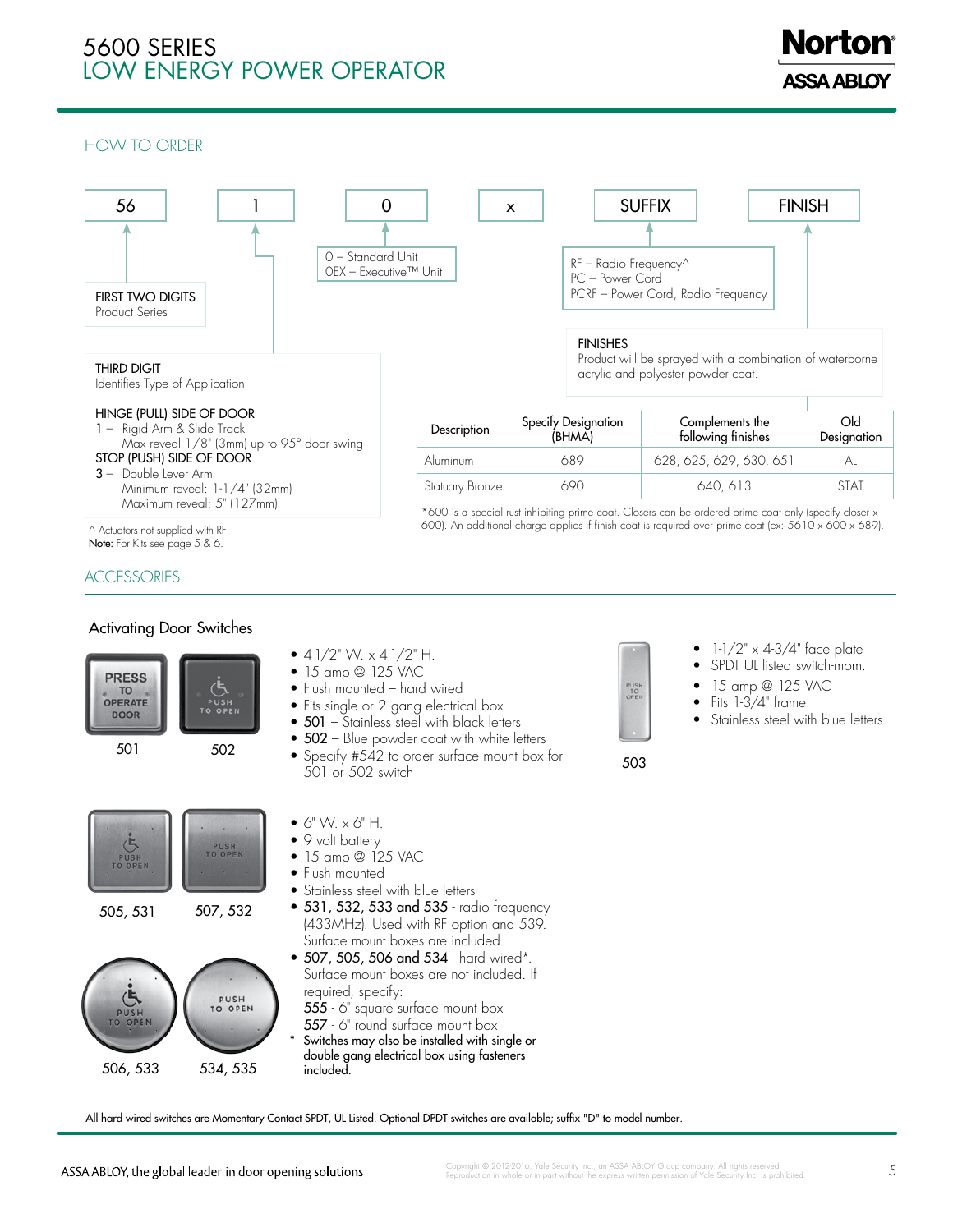

#### ACCESSORIES



KITS

There are several kits available to convert restrooms to a completely touchless environment.

|              | Description                                                      | Kit Includes |      |                                           |            |         |  |
|--------------|------------------------------------------------------------------|--------------|------|-------------------------------------------|------------|---------|--|
| Model Number |                                                                  | Operator     |      | Switches<br>(1 Single & 1<br>Double Gang) | (1) Strike |         |  |
|              |                                                                  | 5610         | 5630 | 700                                       | 5000C      | 1006CLB |  |
| 5610K1       | Hands-free kit                                                   |              |      |                                           |            |         |  |
| 5630K1       |                                                                  |              |      |                                           |            |         |  |
| 5610K1-SC    | Hands-free kit with HES electric<br>strike for cylindrical locks |              |      |                                           |            |         |  |
| 5630K1-SC    |                                                                  |              |      |                                           |            |         |  |
| 5610K1-SM    | Hands-free kit with HES electric<br>strike for mortise locks     |              |      |                                           |            |         |  |
| 5630K1-SM    |                                                                  |              |      |                                           |            |         |  |

The Executive Function Kits provide wireless door control for offices. Simply press a button and a signal is sent to the door to open; press the button a second time and the door closes.

|              |                    | Kit Includes |             |     |  |  |
|--------------|--------------------|--------------|-------------|-----|--|--|
| Model Number | Description        | Operator     | Transmitter |     |  |  |
|              |                    | 5610RF       | 5630RF      | 536 |  |  |
| 5610EX       | Executive function |              |             |     |  |  |
| 5630EX       |                    |              |             |     |  |  |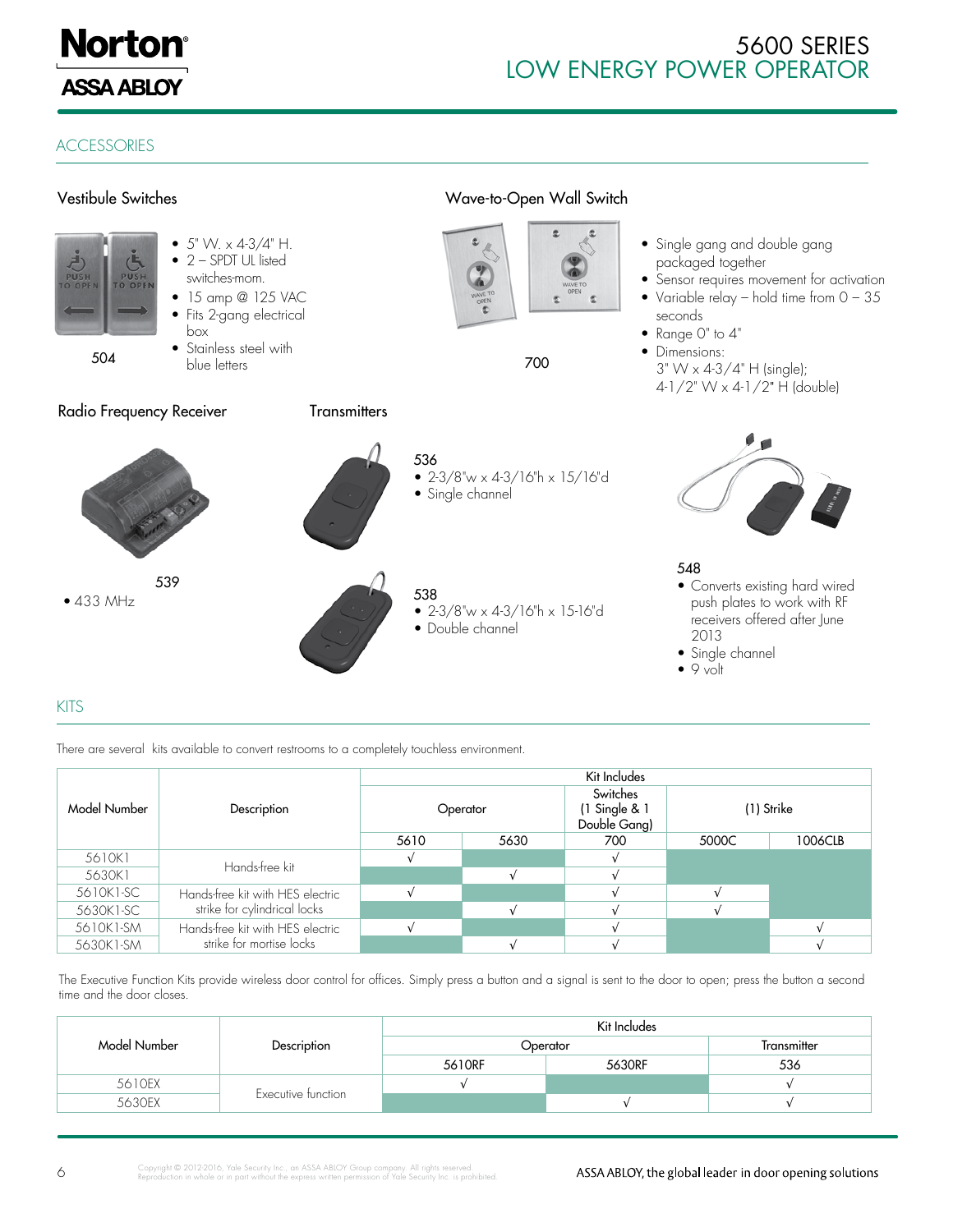

#### PARTS LIST



Arm and Track Assembly 5610-1